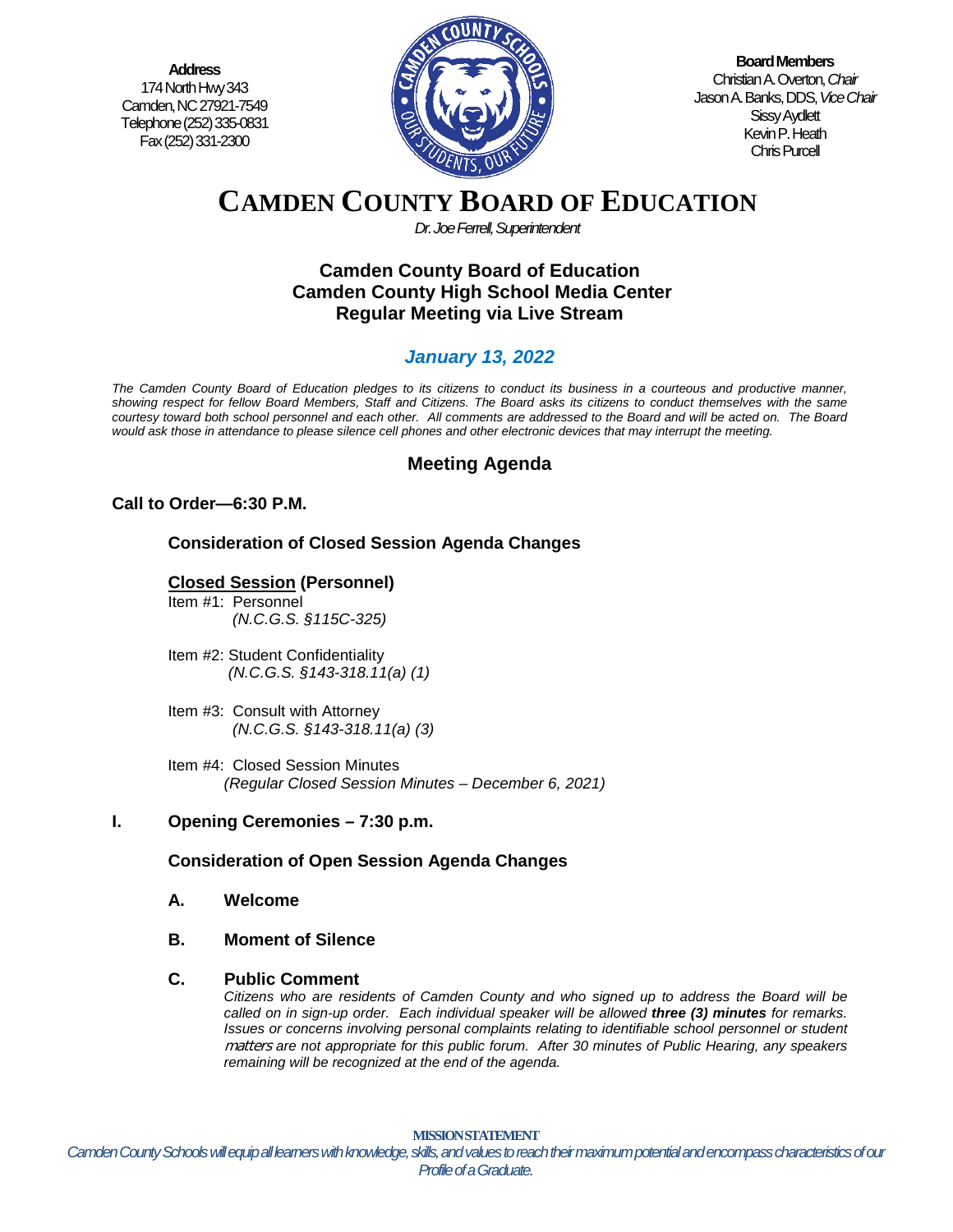#### **D. Pledge of Allegiance**

#### **E. Board Spotlight**

**F. Open Session to Appear**

#### **II. Consent Agenda**

#### *The following items are recommended for approval by consent of the Board:*

- A. Approval of Minutes *(Regular Session Minutes – December 6, 2021)*
- B. Budget Amendments *(Budget Amendments will be presented to the Board.)*

#### **III. Information Updates**

- A. New High School Project *(Rick Ott, Sr. Executive Vice President for M. B. Kahn and members of his team, will update Board Members on the new high school project.) Action: For Information Only*
- B. Student Board Members Update *(Senior Student Board Member, Libby Coker, and Junior Student Board Member, Morgen Brewton, will present student updates to the Board Members.) Action: For Information Only*
- C. Financial Update *(Monthly Fund Summary is attached for review.) Action: For Information Only*

#### **IV. Action Agenda**

- A. North Carolina 2021-2022 Needs-Based Public School Capital Fund Application *(Superintendent Ferrell will review with Board Members the NC 2021-2022 Needs-Based reapplication process.) Action: For Approval of Grant Reapplication*
- B. Face Coverings Policy Code 4231/5021/7263.OPTA *(revised on November 4, 2021) (Superintendent Ferrell will discuss the Face Coverings Policy with Board Members for consideration of changes as required by recent legislation.) Action: For Consideration of Policy Changes*
- C. Resolution in Support of In-Person Instruction and Ending the Requirement to Exclude Healthy Students from School *(Superintendent Ferrell will present Board Members with a Resolution to end the requirement that healthy, asymptomatic individuals be excluded from school.) Action: For Consideration of Resolution Adoption*
- D. ESSER III Fund Premium Pay Bonus PRC 203 *(Sally Norfleet, Chief Finance Officer, will discuss with Board Members the qualifying criteria for PRC 203.) Action: For Approval of Criteria*